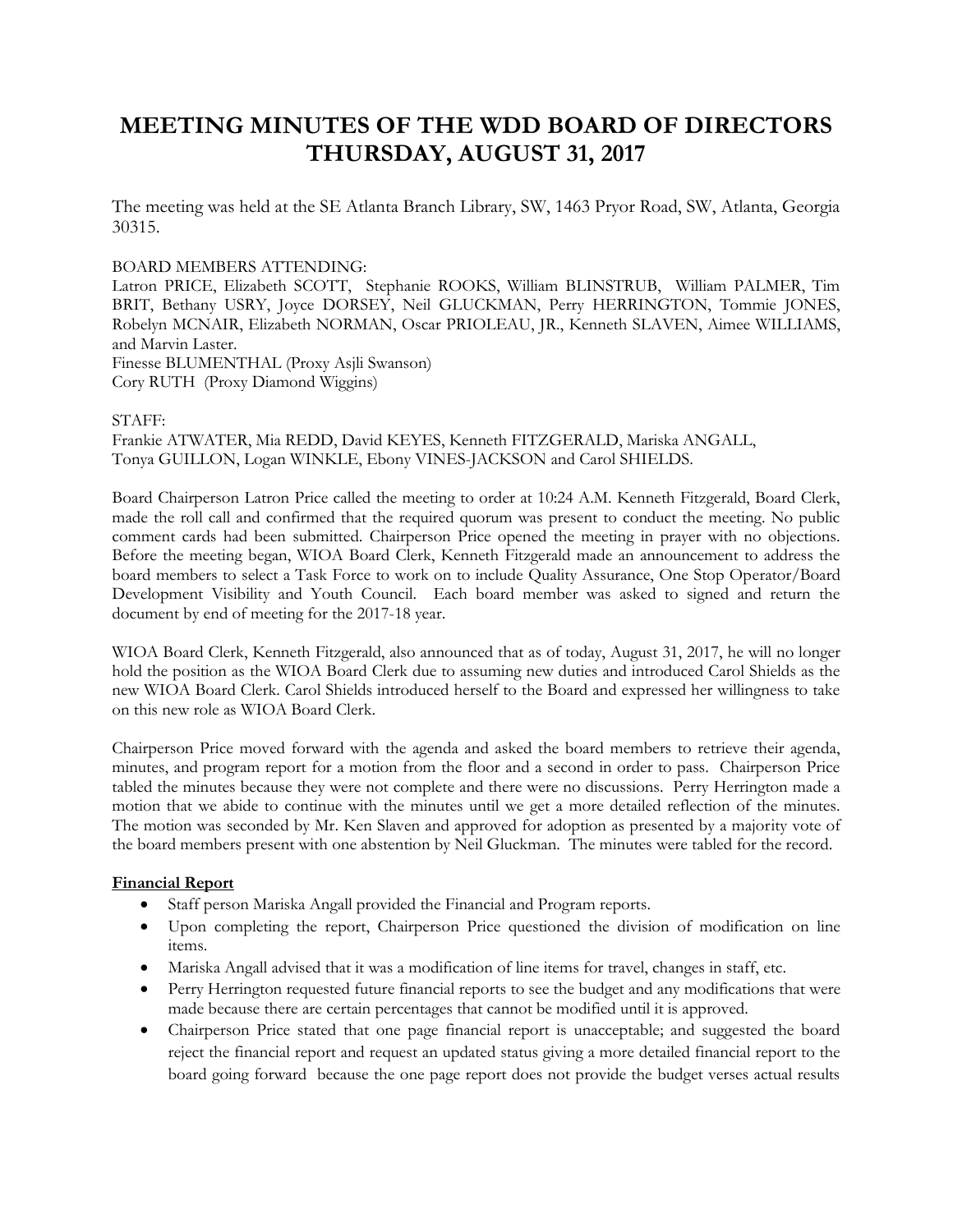because it is not sufficient for the board to make decisions. Mariska Angall will be able provide information.

- Frankie Atwater shared that the report have breakdowns and the report is acceptable.
- Chairperson Price suggested to have conversations with the staff at a later date particularly around the budget concerns. Any other concerns can be emailed to Mariska Angall with their requests.

## **DISCUSSIONS**

#### **Vacant positions:**

- There are several vacant personnel positions that need to be filled in the department.
- Perry Herrington concern is the risk of us telling the Federal Government of our plans to use positions but there are vacant positions; but the plans are not being followed. Suggest that if staff is needed; then these positions need to be filled.
- Chairperson Price is requesting status of unfilled positions of the staff within the department.
- Mariska Angall will distribute information with vacant positions and activity to fill the positions within in the department.

#### **Commissioner Marvin Arrington:**

- Commissioner Arrington attended the meeting and was welcomed by Chairperson Price and the board and staff.
- Frankie Atwater shared that the discussion of the role of the CLEO. Under the CLEO, any gaps will be filled to ensure services are provided.
- Discussion ensued regarding staff vacancies and understaffing that leads Workforce Development Department because the board discussed there is a gap in service with key positions not being filled. Even though there appear to be gap in services, Frankie Atwater assured board that the staff is operating efficiently. He gave one example where WDD served over 192 summer interns participants with our summer Youth program and it was very successful.
- Mia Redd shared that they tried to fulfill the position as Division Manager some months ago but there was no qualified applicants to fill the position. However there are other candidates that are set for interviews for the position of Division Manager. Also part time assistants are being made full time to maintain coverage for the entire day at the centers. With staff positions being filled, this will not allow gap in service.
- David Keyes is the Interim Division Manager until the new Division Manager is hired as it relates to leadership in the department to have clear understanding of the direction of the organization. Elizabeth Norman shared there has not been interruptions in services. The only interruption is that the funding has been hold which is not unique which is typical in using grant services.

## **RETREAT**

- A retreat for the LWDB was discussed.
- The Chair for this Taskforce, Perry Herrington, will organize the retreat.
- The Chair and Board Member Stephanie Rooks agreed that the retreat would help them to learn their roles and responsibilities as a Board Member. The retreat would be to simply come together and learn information because it would be very valuable for the work of the Board in the future.
- The retreat was suggested for December 2017.
- The retreat would include an orientation and information about the Boards functions. Perry Herrington is requesting the County Attorney attend and make a presentation to help the Boards understand their roles and responsibilities.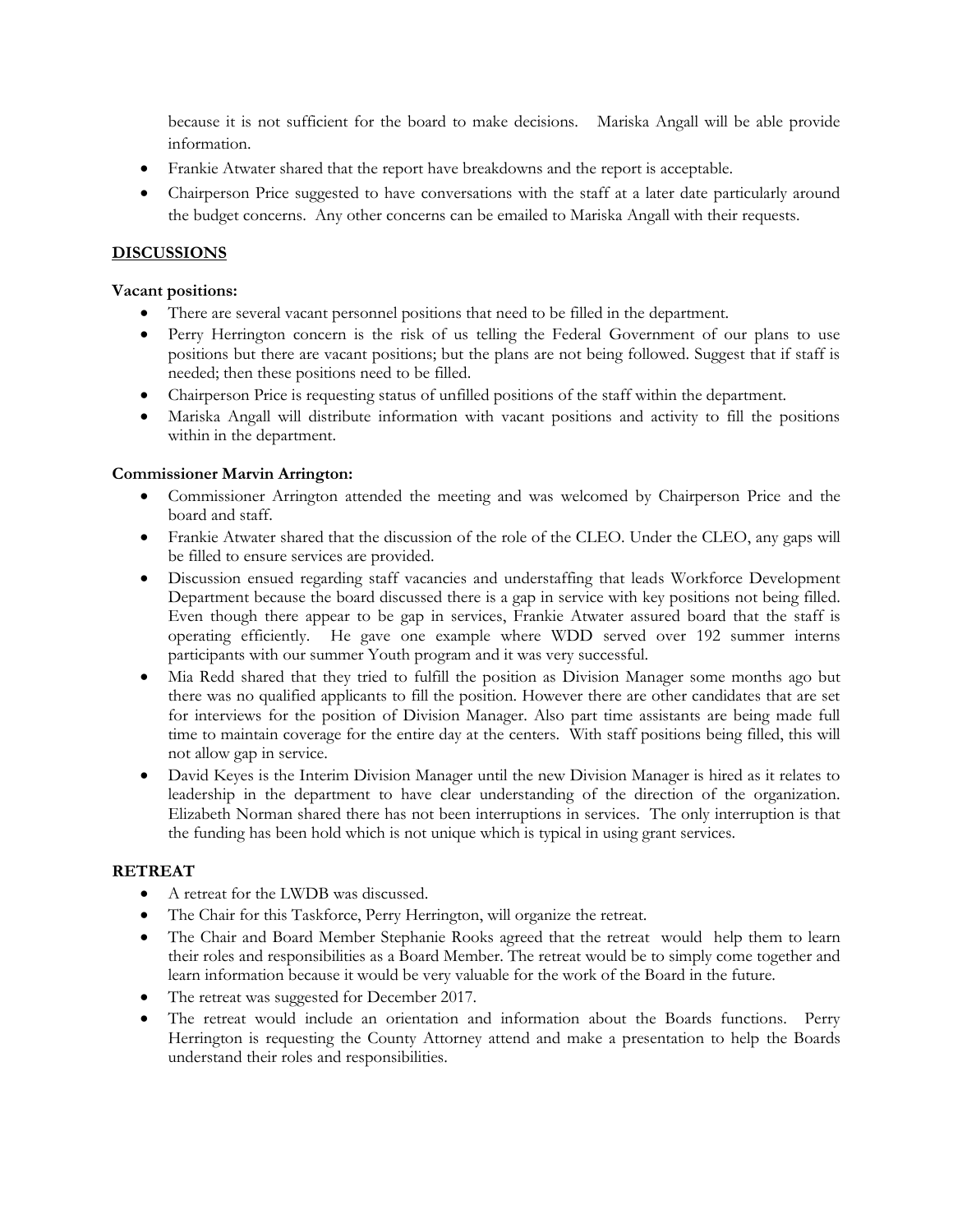The retreat will be handled by the Board Visibility and Development. Perry Herrington along with his committee will organize the retreat with coordination from the staff, Carol Shields, Kenneth Fitzgerald, and Board members Stephanie Rooks, and Chairperson Price.

# **VOTING ITEMS**

- Perry Herrington moved and Robelyn McNair seconded no items on the agenda for the Quality Assurance Task Force.
- Kenneth Fitzgerald advised that a voting item came up on yesterday and Ebony Vines Jackson, with Provider Relations will make the presentation.

Before doing so, Chair Price moved and will add new business to the agenda.

- Chairperson Price turned meeting over to Ebony Vines Jackson who introduced herself as new staff assigned to Provider Relations.
- The voting was included on the agenda from Quality Assurance and Disability / One Stop Operators to be discussed at the meeting.
- Ebony Vines Jackson discussed the board request for approving requests for shift in payments structure for non BOR/TCSG from 75/25 to 50/25/25 for adult funding category; in addition to language articulating the payment structure for  $bor/tcsg$  vs. non  $bor/tcsg$ , as well as data illustrating challenges with credentialing and training related employment with non bor/tcsg.
- Motion **t**o approve the request as submitted was made Perry Herrington and properly seconded by Robelyn McNair and approved for adoption as presented by a majority vote of the directors presented with abstentions.
- Neil Gluckman –NAY. Abstentions: Tim Brett, Elizabeth Norman, Leroy Palmer, and Chairperson Latron Price. The motion moved to have the payment structure changed.

Discussions continued after the Financial Report. Chairperson inquired from Mariska Angall what percentage the community incurs to manage programs. Mariska advised much is" in-kind.

## **Vote on Member Replacement – Task Force**

- Chairperson Price made a vote on replacing Audrey Lawrence with Ebony Vines Jackson on the Quality Assurance Task Force.
- The vote was unanimous.
- Motion made by Elizabeth Scott and seconded by Neil Gluckman.
- Ebony Vines Jackson will move to the Quality Assurance and Disability Board to replace Audrey Lawrence.

County Attorney

- Frankie Atwater introduced Logan Winkle to the board from the County Attorney's Office to talk about roles and responsibilities of the board.
- It was deferred and request the presence of Mr. Logan the County Office to attend the retreat. Frankie Atwater will handle any requests and will go directly through him.

#### Seta Conference

- Robelyn McNair and Dr. Joyce Dorsey scheduled to attend SETA Conference on Sept. 24<sup>th</sup> through Sept. 26<sup>th</sup>.
- Stephanie Rooks made a motion for Robelyn McNair and Dr. Joyce Dorsey to attend SETA Conference. Ken Slaven seconded the motion. 12 unanimous votes.